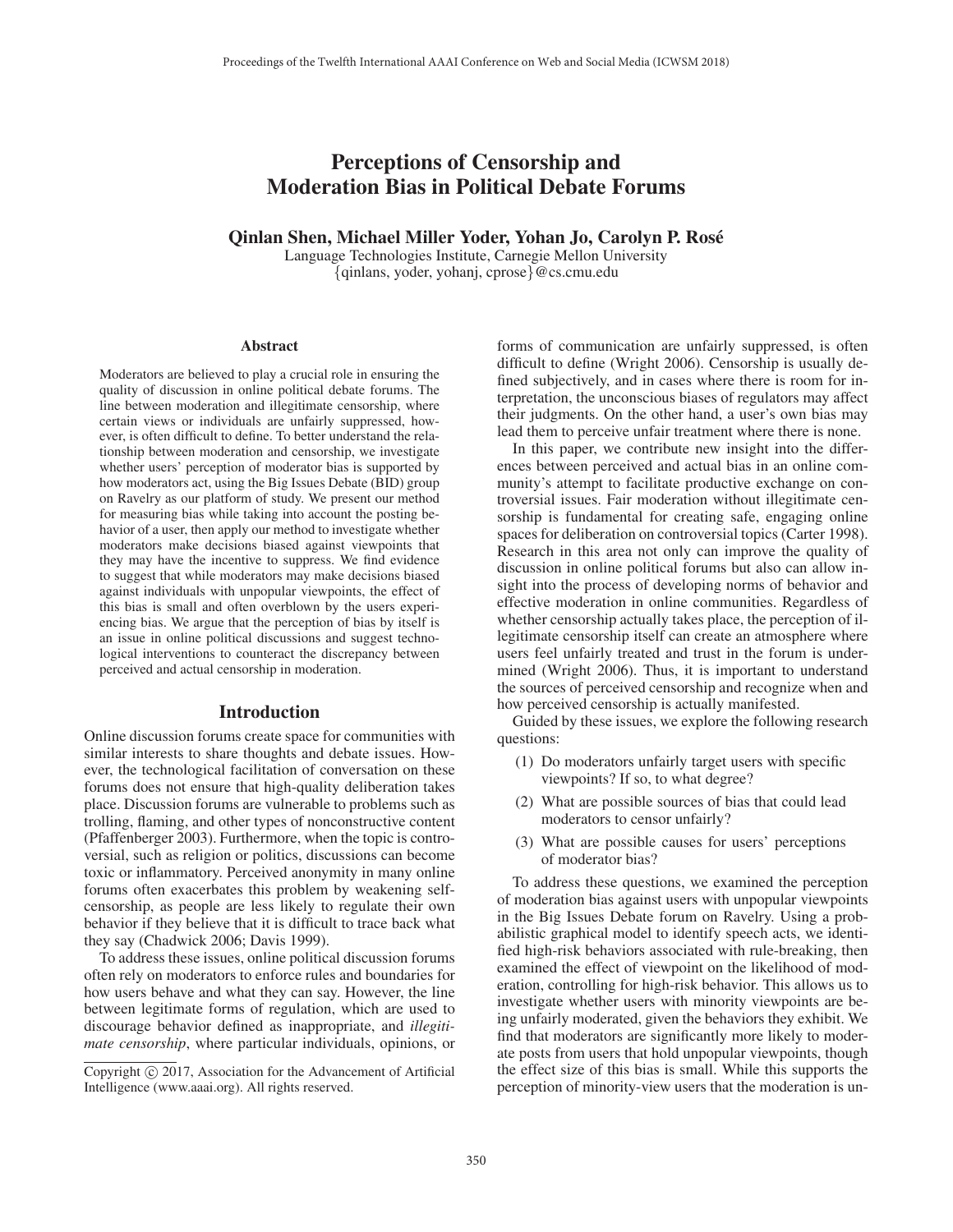fair, we argue that the perception of bias within the group is an issue by itself, as the perception of illegitimate censorship can lead to tension between the moderators and users within a community.

The rest of the paper is organized as follows. (1) We review prior work on the relationship between moderation and censorship in political discussion. (2) We describe the Big Issues Debate forum and its main characteristics. (3) We present our method for measuring moderator bias that takes into account user behavior. (4) We examine to what extent users' perceptions of moderator bias against minority viewpoints are supported by our findings. (5) We discuss the implications of our findings and future work on how to reduce actual and perceived bias in moderation.

### Moderation Issues in Political Discussion

Moderators play an important role in many online forums by helping to maintain order and facilitate discussion within their community (Kittur, Pendleton, and Kraut 2009; Lindsay et al. 2009). While conventional wisdom suggests that moderators positively influence the quality of discussion in forums (Hron and Friedrich 2003), the role of a moderator is often diverse (Maloney-Krichmar and Preece 2005), unclear (Wright 2006), or emergent (Huh 2015) across different communities. Thus, it is important to consider how moderators operate within the context of the community that they are trying to maintain. In online political forums, moderators are considered critical in ensuring quality discussions by creating and enforcing regulations for proper behavior (Edwards 2002), as useful debates require that participants maintain order, respect, and civility towards each other (Carter 1998; Wilhelm 2000).

However, when these political discussions are facilitated by interested groups, moderation can quickly be labeled as censorship. These claims are common on online political forums administered by national governments, a focus of research on the potential for new forms of deliberative democracy (Wright and Street 2007; Khatib, Dutton, and Thelwall 2012). Wright (2006) reviews the process for moderation in two of the UK government's online political discussion forums. They find that moderation must be done carefully to avoid the "shadow of control", the perception that some entity of power can control what is said (Edwards 2002). Ideally, rules for censorship must be detailed, openly available, and enforced by an independent party (Wright 2006). Moderation should also be done in a way that explicitly facilitates the goals of the forum.

In non-governmental political discussion forums, the concept of a "shadow of control" is less obvious, as these forums are not explicitly run by a centralized entity with particular goals. Nevertheless, unconscious cognitive biases may arise from the structural organization of political discussion forums and from cognitive tendencies. Bazerman et al. (2002), in their investigation into why accountants make biased decisions, noted that ambiguity in interpreting information gave accountants the room to make self-serving decisions. In the context of political discussions, ambiguity in the rules for how to engage appropriately in a debate may allow moderators to make unfair decisions against particularly

troublesome users or viewpoints they disagree with. Another (more surprising) condition that often promotes unconscious cognitive biases is the belief in one's personal impartiality (Kaatz, Gutierrez, and Carnes 2014). While moderators are expected to act impartially, as they are often removed from debate, they may unconsciously make more biased decisions because they are primed to believe that they are genuinely impartial, instead of recognizing these biases.

In the following section, we describe our platform of study, the Big Issues Debate group on Ravelry, and discuss the organizational elements that make it prone to perceived and actual unconscious biases.

# Ravelry and Big Issues Debate

Ravelry is a free social networking site for people interested in the fiber arts, such as knitting, crocheting, weaving, and spinning. With over 7.5 million users in December 2017<sup> $-1$ </sup>, Ravelry is one of the largest active online communities that has been relatively understudied. While the broader Ravelry community is primarily focused on the fiber arts, social participation on Ravelry centers around tens of thousands of user-created and -moderated subcommunities, called *groups*. Groups act as discussion boards centered around a certain theme. Any user on Ravelry can create a group covering any variety of topics, special interests, or identities, which may or may not be related to the fiber arts. For example, *Men Who Knit* provides a space for men, an underrepresented group in the fiber arts, while *Remrants* allows users to post rants about nearly any aspect of their lives.

#### Big Issues Debate

Our study focuses on the Big Issues Debate group on Ravelry. Big Issues Debate, commonly referred to as BID, is described as a space

*... for everyone who likes to talk about big issues: religion, politics, gender, or anything that is bound to start a debate.*

Receiving over 3,500 posts a month, BID is the largest group dedicated to political and social issues and one of the most active groups overall on Ravelry 2.

Debates on BID begin with a user creating a thread and posting their view on an issue. Other users post responses to the original user's post or to other posts in the thread. An example BID post is given in Figure 1. Every post in the thread, including the original posts, has a set of six associated *tags* (Figure 1, A) that users can interact with: *educational*, *interesting*, *funny*, *agree*, *disagree*, and *love*. Clicking on one of the tags allows a user to anonymously increase the value of a particular tag once per post, though these values do not affect the order in which posts are displayed.

There are three officially recognized and regulated formats of debate on BID: *Order* (default debate format), *Rigor* (stronger standards for sourcing/citations), and *BID* (discussion about policies and practices on BID). Thread creators can choose which format they want their debate to be in by

<sup>1</sup> https://www.ravelry.com/statistics/users

<sup>2</sup> https://www.ravelry.com/groups/search#sort=active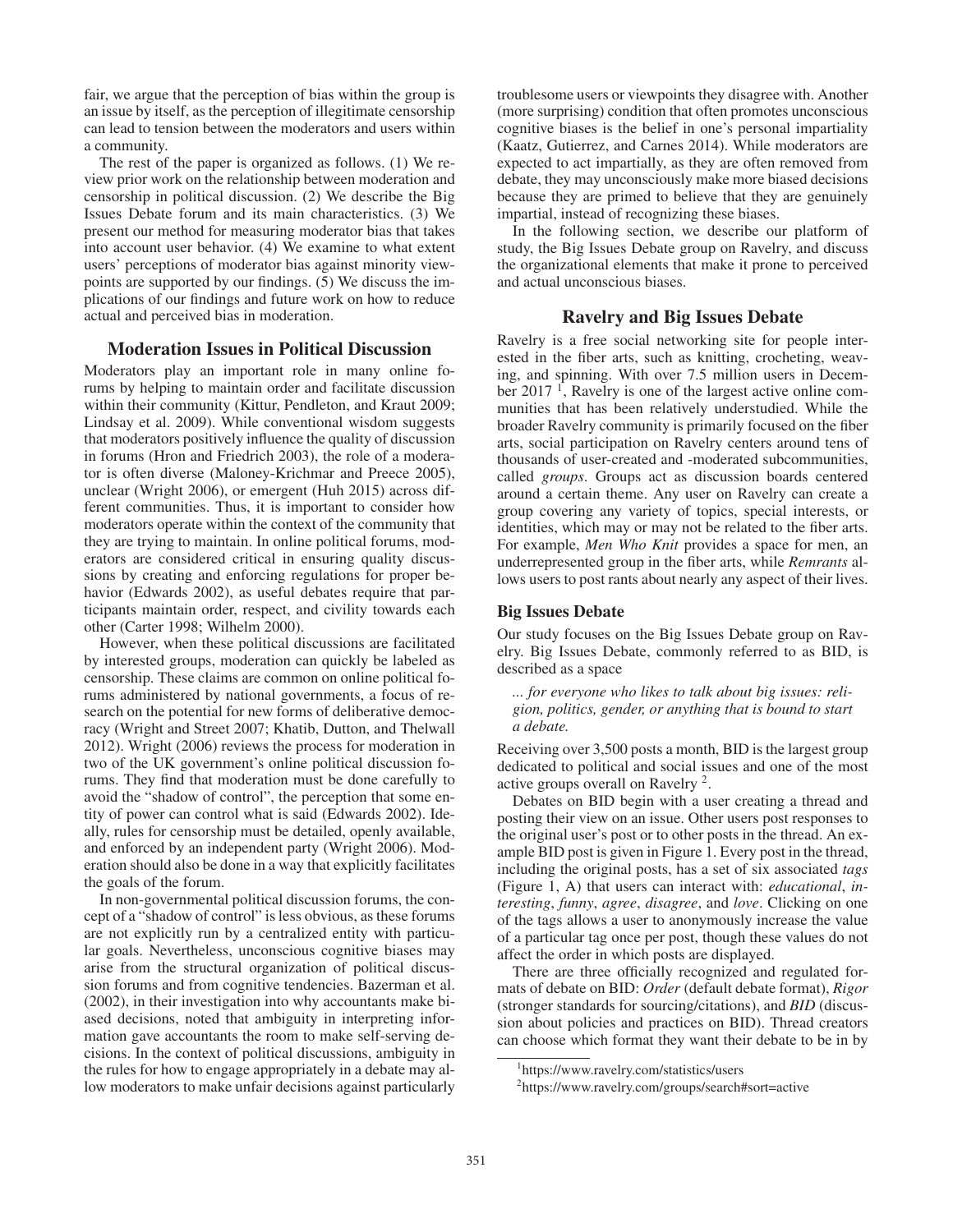

Figure 1: Example of a BID post that was also moderated. (A) shows the *tags* associated with the post. The text of the post that was crossed out (B) was not crossed out by the original poster but by the moderators after judging the text as a violation of the rules of BID. (C) gives the moderators' reasoning for how the post violates the rules of BID. Note that although the post was moderated, more users in the group *agree* with the post than *disagree*.

tagging it in the thread title (e.g. "ORDER - Media Responsibility in Politics", "RIGOR: Bigotry and the 2016 US presidential race"). If not tagged, the thread is assumed to be in the Order format. In all of the recognized formats on BID, users are expected to follow these rules:

- 1. Abide by Ravelry's Community Guidelines and Terms of Service.
- 2. No personal attacks.
- 3. Behave civilly.
- 4. Debate the topic, not the person.
- 5. Do not bring in other groups, users not participating in the debate or baggage from one thread to another thread.
- 6. Don't derail the thread.

Within a discussion thread, users can flag another user as being in violation of one of the 6 main rules. Whether or not a post is flagged is only public to the moderation team, the user who made the flag, and the user who received the flag. Moderators then judge whether flagged posts are in violation of the BID rules. If the post is judged to be in violation of the rules, it is hereinafter referred to as *moderated*. In almost all cases, moderated posts are kept visible, but the offending part of the post is crossed out with a strikethrough (Figure 1, B). Moderators are also expected to give reasons for why a post was moderated (Figure 1, C), though they do not post their username. Users who repeatedly make offensive posts may have posting privileges suspended for a period of 24 hours or banned from the group for a longer period of time based on severity of the offense. Moderators may also delete posts, but this is only practiced in the Ask the Mods thread (where only specific types of posts are allowed) or in cases of "extreme spam" 3.

One key limitation on moderator privileges is that moderators cannot participate in debate threads they moderate, which prevents moderators from making explicit decisions against users they are debating.

# Issues with Moderation

BID provides an interesting setting for studying perceptions of censorship in political discussions not only because it is an active debate group with formal moderation but also because of its controversial reputation. BID's formal moderation is crucial in creating a space where users with different viewpoints can discuss political and social issues, compared to other Ravelry political discussion groups with less formal moderation, which tend to be more homogeneous. However, BID is infamous in the broader Ravelry community for tension between users and its moderation team, providing an ideal setting for studying frustrations about moderation from perceived bias. Meta-discussion threads also provide insight into user opinions and perceptions about the organization of the group. As an example of frustration with the perceived censorship on BID, one conservative-leaning user comments

*Never have I seen bold faced disregard for opinion. Am I surprised? Not with the group we have as mods ... A sorrier bunch of biased, preachy people with unlimited authority seldom seen ... we don't have a freaking chance of having any of our issues addressed. When we're outnumbered 50 to 1 (at the very least)- seriously????*

expressing their perception that moderators are biased against conservative users, who are in the minority on BID. A liberal-leaning user, on the other hand, commented

*The one thing we can say with some certainty is that a lot of conservative voices have come forward saying they're not being treated fairly. I don't think that's true, but then I wouldn't, would I?*

questioning whether the perception that conservative users in BID are actually unfairly treated.

Some users argue another view on how moderation in BID is biased, where moderators may be biased against certain individuals based on their past behavior:

<sup>3</sup> https://www.ravelry.com/groups/big-issues-debate/pages/ Information-on-Moderation-for-Members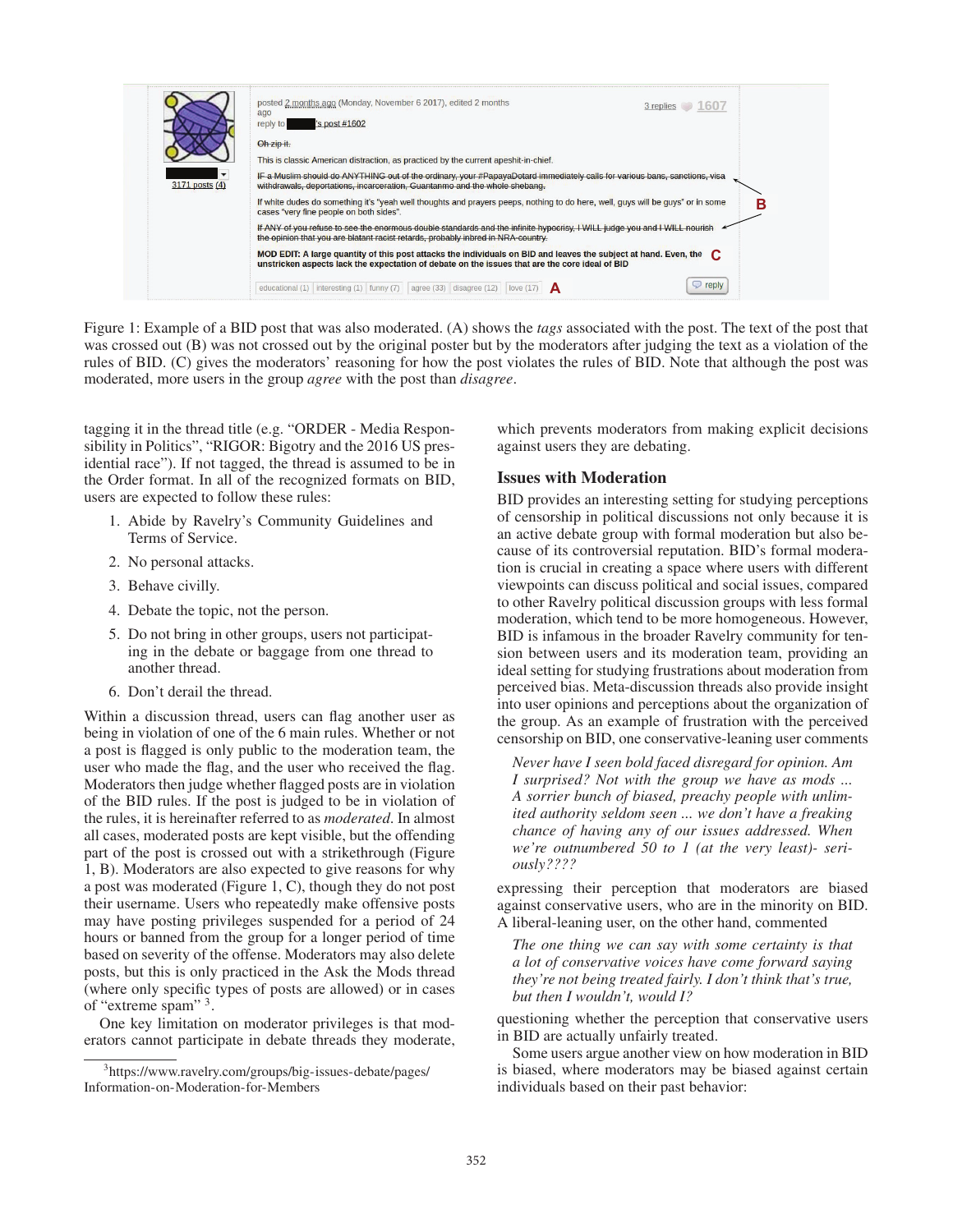*I think there are people who draw a moderation when others wouldn't. I don't think it has anything to do with political leanings. It's embarrassingly apparent at times.*

*It's not unusual for people in BID who have been modded to double down, rationalize their actions, cast blame on someone else, or toss a word salad to "explain" why they shouldn't have been modded. The mods' reaction to their being modded is just par for the course for BID.*

Users who have been moderated in the past or users who have complained about moderation in the past, for example, may be given less leeway for offenses than someone who has never been moderated, as it is in the moderators' interests to quickly shut down dissent from high-risk individuals.

The widespread idea that the moderators are biased against certain viewpoints or individuals raises the question of what forms these perceived biases take. We find that users on BID primarily consider "censorship" to be a problem of false negatives in moderation. Most users that have been moderated accept that their behavior is inappropriate under the rules of BID. However, users also argue that if their behavior is considered inappropriate, then many similar posts that have escaped moderation should be moderated as well:

*However none of those were struck through / given a "mod edit". This was only done to XXXX. Yep. Modding isn't biased at all*

*If my posts were deleted why not XXXs?.*

*I also see certain liberals constantly get away with rule breaking. I don't quite understand why. But they do.*

*I was also modded for not furthering the discussion. I wonder how many other posts don't further the discussion?*

Thus, the primary issue of perceived bias appears to be derived not from direct suppression of a user or viewpoint but from uneven standards in how the rules are applied.

# Contrasting Views of Bias

Based on our examination of the organizational structure of BID, we hypothesize that there is opportunity for moderator bias in deciding whether to moderate a post. The guidelines of BID are ambiguous, using vague statements such as "Behave civilly" and "Debate the topic", which leaves room for interpretation at the discretion of the moderators. This ambiguity may allow moderators to make self-serving judgments in favor of users who they agree with. Thus, one hypothesis is that moderators could be biased against certain viewpoints. On the other hand, this same ambiguity in the rules could allow users to make the self-serving interpretation that moderators are unfair against them or their viewpoints. This supports the hypothesis that there is little to no actual moderator bias, only a user's strong perception of bias. The goal of our analysis is to test these hypotheses through a series of statistical modeling experiments.

# Method

To assess whether the moderation team is actually making biased decisions based on the viewpoints of users, we present an approach for evaluating moderator decisions alongside users' actual behavior in posts considered for moderation. In order to determine whether or not user viewpoint plays a role in moderation decisions, we need to characterize viewpoints on BID. We also need to identify the behaviors that may put a user at risk of being moderated, as certain types of users may contribute offensive content more often. If users of a certain group more often behave inappropriately, they may be deserving of more moderation. After operationalizing these relevant variables of viewpoint and behavior, we include them in a binary logistic regression model with odds ratios (OR) to predict whether a given post is moderated. This model allows interpretation of the factors that may increase the likelihood that a post would be moderated; odds ratios allows us to estimate the effect of a variable on the probability that the post is moderated.

### **Dataset**

Post data was scraped from the Big Issues Debate group on Ravelry from the beginning of the group in October 16, 2007 until June 6, 2017, including posts from threads that were publicly archived by the moderators and ignoring posts that were deleted. For each post, we collect its thread number, title, post number, author, date of creation, and the value of its tags on June 6, 2017. We also determined whether the post was moderated. We consider a post to be moderated if it contains the phrase "mod post", "mod edit", or "this post was moderated for", which all signal that a moderator has edited the post for inappropriate behavior. Moderators are expected to cross out the portions of text that were judged to have violated the BID rules, so in almost all cases we can recover the original text of the post that was moderated. We remove the very few "moderated" posts that do not have any portions that have been crossed out from our dataset, as we cannot ensure that these posts still contain the original behavior that they were moderated for. Our final dataset from BID consists of 350,376 posts by 3,320 users over 4,213 threads.

# Model Specification

Our model is designed to measure the effect of user viewpoint on the likelihood of being moderated. To control for the effect of users' histories with moderation, in addition to our main effect variables indicating viewpoint and high-risk behavior, we include an additional lag variable *mod prev*. We include this variable to see the extent to which the history of being moderated increases the chance of being unfairly moderated again, as users have argued that moderators tend to repeatedly target the same user for moderation.

We also define pairwise interaction terms among our three main effect variables (*high risk*, *mod prev*, and *minority*) as an input to the regression to tease apart the relationships between the main effect variables in conjunction with each other. The final set of variables that we use as input to the regression are: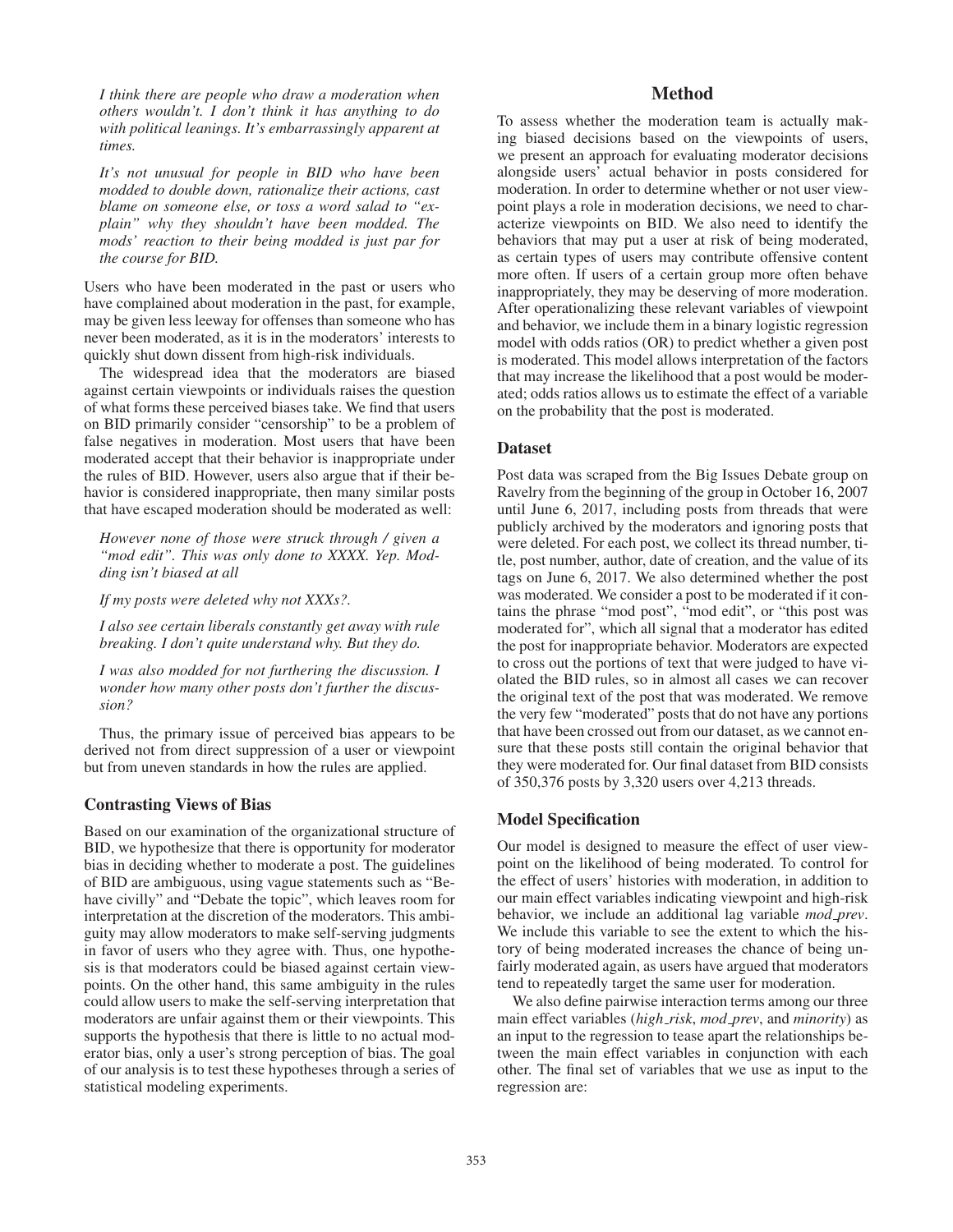| variable     |       |       |       | <b>VIF</b> |
|--------------|-------|-------|-------|------------|
| 1. mod_prev  | 1.000 |       |       | 1.00       |
| 2. high_risk | 0.033 | 1.000 |       | 1.00       |
| 3. minority  | 0.141 | 0.061 | 1.000 | 1.00       |
|              | 1.02  |       |       |            |

Table 1: Correlation and multi-collinearity checks for main effect variables.

#### Dependent Variable

• *moderated*: A binary variable indicating whether the given post was moderated or not.

### Independent Variables

- *mod\_prev*: The number of times the user has been moderated in the previous 30 days. We normalize this variable to have a mean of 0 and standard deviation of 1 across all posts in our dataset for rescaling purposes.
- *minority*: A binary variable indicating whether the user who made the post is a minority-view user in BID (see "Assigning Viewpoint" section).
- *high\_risk*: A continuous variable indicating whether a post has an unusually large amount of high-risk behaviors (see "Characterizing Behavior in BID Posts" section).
- *high risk* × *mod prev*
- $high\_risk \times minority$
- *mod prev* × *minority*

Correlation and multi-collinearity checks for the main effect variables are found in Table 1.

# Assigning Viewpoint

Assigning viewpoints to posts In order to determine whether users who hold unpopular views are moderated more, we need to label users with whether or not they tend to hold the same view as the majority of the group. To determine whether a user holds majority or minority views, we use the agree and disagree tags on the posts they have made. The agree and disagree tags on a user's post provide an indication of how closely the post aligns with the views of the general user-base on BID.

The general perception on BID is that right-leaning, conservative users and viewpoints are in the minority while left-leaning, liberal users and viewpoints make up the majority. To verify that the agree and disagree tags align with this liberal-conservative conception of majority-minority on BID, we sampled 20 posts with higher agree than disagree tag values and 20 posts with higher disagree than agree tag values. Posts were sampled across threads to determine the general trend of views on BID on a variety of issues. We then presented the posts, along with the title of the relevant thread and the preceding post in the reply structure as context, to two native English speakers with moderate political knowledge and asked them to separately determine whether the opinion expressed in a post leaned more towards a liberal viewpoint or a conservative viewpoint. We define *liberal* viewpoints as those that favor social progressivism and

government action for equal opportunity and *conservative* viewpoints as those that favor limited government, personal responsibility, and traditional values.

We then treat the agree/disagree tags on the sampled posts as another annotator who rates a post as liberal if the post has a higher agree than disagree tag value and conservative otherwise. Comparing this "agree/disagree" annotator with our human judges, we obtain a Fleiss' kappa of 0.916. This indicates high agreement among the human annotators' judgment of liberal and conservative and the agree/disagree tags associated with the post. Thus, we can aggregate the values of the agree and disagree tags of a particular user across BID to get an overview of their political viewpoint.

Assigning viewpoints to users To label the viewpoint of a particular user, we first find every thread they have participated in on BID. For each thread, we sum the agree tag values for each post the user made in that thread. We repeat the same process for the disagree tag values in the same thread. As threads on BID are intended to be centered around a particular issue of debate (e.g. gun control, immigration, tax reform), the summed agree and disagree tag values should indicate how much the other users on BID agree or disagree with the user on that particular issue. If the total disagree tag value is greater than the total agree tag value for a user on a particular thread, we label that user as having the minority viewpoint on the issue discussed in the thread. This threadlevel notion of viewpoint is analogous to the *issue-oriented viewpoint* described in Kelly et al. (2005).

However, simply holding a minority view on one thread does not indicate that a user holds the minority viewpoint across BID – users may have particular issues where their viewpoints do not align with the ideological group closest to their general beliefs (e.g. primarily liberal user who is prolife). Thus, in order to get a general viewpoint for each user, we compare the number of threads where they hold the majority viewpoint with the number of threads where they hold the minority viewpoint. If the number of threads where they hold the minority viewpoint is greater, we label that user as a *minority-view user*. This notion of viewpoint is analogous to the *ideological viewpoints* described in Kelly et al. (2005), which are coherent systems of positions across issues. We focus on ideological viewpoints in our analyses because users participate across threads and recognizably carry their ideological positions with them. This is apparent in BID meta-discussion threads where users will refer to each other with ideological labels (e.g. "conservative", "liberal"). Thus, we predict that moderator impressions of users are based on their activity beyond the level of single-issue threads.

### Characterizing Behavior in BID Posts

In the section "Issues with Moderation", we presented evidence that the primary sources of the perception of bias in BID are false negative judgments. Thus, in our analyses, we want to control for the case where users make high-risk, potentially offensive acts in their posts.

In order to identify the types of behavior that are associated with getting moderated, we choose to focus on speech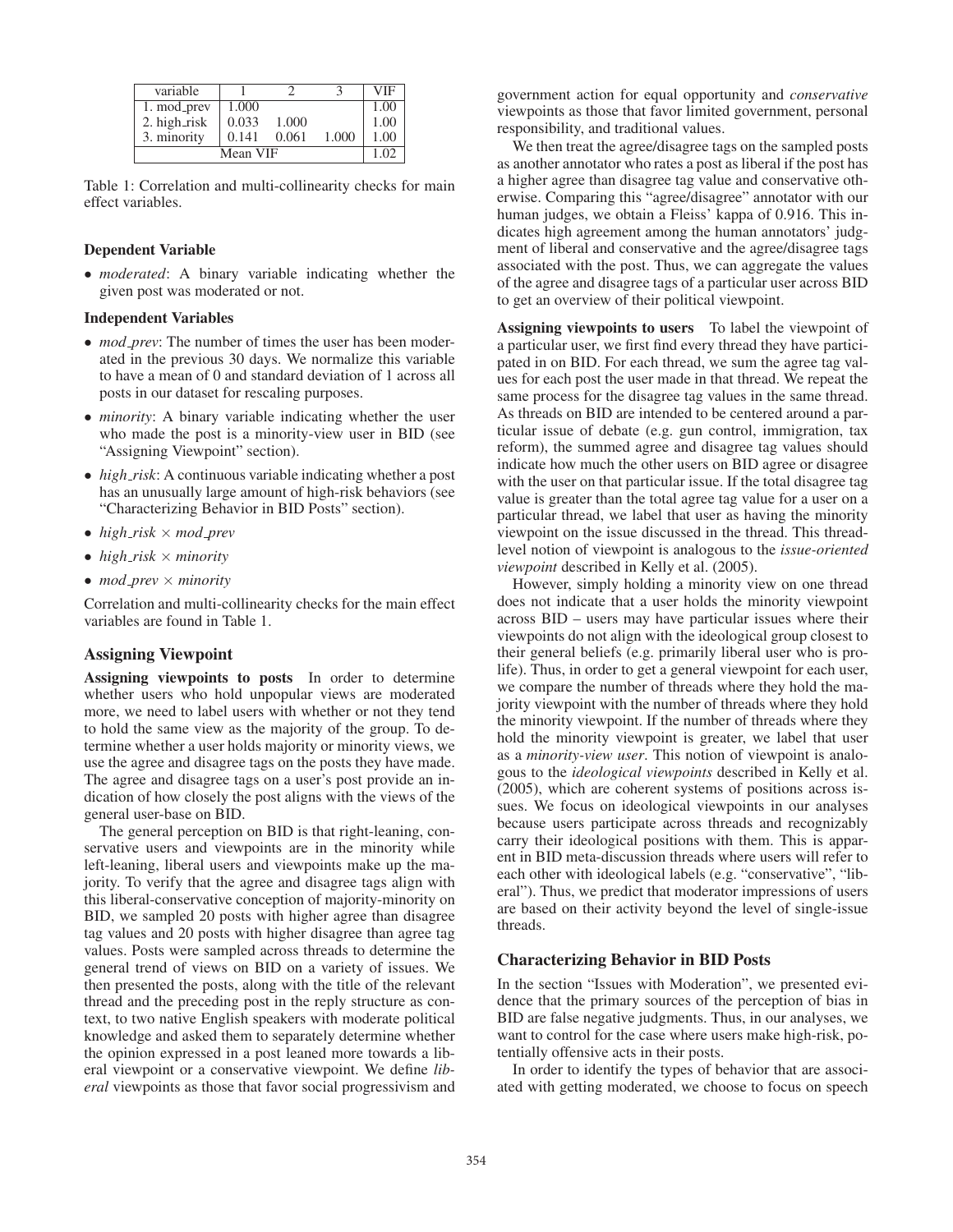|                | Speech Act                               | Examples                                                                          |  |  |
|----------------|------------------------------------------|-----------------------------------------------------------------------------------|--|--|
| F <sub>0</sub> | Making a claim                           | i don't think the gender of your in-home role models matters all that much        |  |  |
| F <sub>1</sub> | Making a counter claim                   | but gender and race are linked /that is very variable by culture                  |  |  |
| F <sub>2</sub> | Expressing a personal perspective        | i fully agree / i knew this too / i thought it was / i'm really surprised to      |  |  |
|                |                                          | see such a stink being made over this/ i don't understand                         |  |  |
| F <sub>3</sub> | Correcting information                   | i think you're misinterpreting what's being said / missionaries serve in          |  |  |
|                |                                          | all places, not just college campuses                                             |  |  |
| F4             | Jovial side comments                     | it's that sort of day / ps - your ravetar is cute / i'll trade a slice of dessert |  |  |
|                |                                          | pizza for one of your cupcakes                                                    |  |  |
| F <sub>5</sub> | Reporting personal experiences           | i was coming back to the us from europe once, seated next to a mom with           |  |  |
|                |                                          | infant, i would guess about 8-10 months old.                                      |  |  |
| F <sub>6</sub> | Exclamations and emotional outbursts     | sheesh ! / thank you / le sigh / good grief / right / oy vey                      |  |  |
| F <sub>7</sub> | Statement of fact                        | i noted only 24 countries, all ruled at the time by white males, that             |  |  |
|                |                                          | preceded the us in granting women the right to vote.                              |  |  |
| F8             | Probing/evaluation of other perspectives | can you explain that further ? / makes me take the article (even) less seriously. |  |  |
| F <sub>9</sub> | Proffering a hypothetical                | if parents wouldn't buy the toys at those crazy prices, the speculators           |  |  |
|                |                                          | would be hit hard.                                                                |  |  |

Table 2: Speech acts/foreground topics learned by CSM.

acts within posts. While previous work has characterized offensive behavior using lists of curated terms associated with hate speech or profanity (Chandrasekharan et al. 2017; Hine et al. 2017), we found that this method is unsuited for identifying the types of behavior associated with moderation. First, lists of unacceptable words or phrases will not fully capture more subtle, implicit ways of attacking or offending other users, such as sarcasm or passive aggressive statements. Second, the use of offensive terms is acceptable behavior on BID in certain contexts. Profanity is generally accepted (e.g. "We do not mod for profanity, no matter what people have tried to flag for.", "I have no issues whatsoever with profanity and often sprinkle my posts with it just for my own amusement."), while hateful terms are often quoted or referenced in debates about language use (e.g. "I nearly blew a gasket when my stepmother referred to Obama as 'that nigger in the White House'", "Do you think homosexual people are bullying others when they speak up about people using 'gay' and 'faggot' as insults?").

We instead focus on the intent behind each utterance. The literature on speech acts argues that utterances in discussions function to achieve some conversational goal, called a speech act (Bach and Harnish 1979; Searle 1969). Communicative intents present in discussions and the intents considered to be harmful depend on the norms in the community being examined. Therefore, we use an unsupervised model to capture the speech acts present in BID. Specifically, we use the Content Word Filtering and Speaker Preferences Model (CSM) (Jo et al. 2017), which has been demonstrated to separate the intentions of utterances from their content. CSM identifies dialogue acts in conversation by assuming that the conversation takes place against a backdrop of underlying topics that change more slowly in the conversation than dialogue acts. With the assumption that these two processes have different transition speeds, CSM learns a set of fast-transitioning *foreground topics* that capture dialogue act-related words and slower-transitioning *background topics* that capture more content-related words. This property of the model is desirable because we are interested in speech acts uncorrelated with topics being discussed.

Each thread in BID is considered a conversation in CSM, and each post in the thread as an utterance in the conversation. CSM assumes that the given data has a set of sentencelevel speech acts, each of which is defined as a probability distribution over words, like traditional topic models. Thus, we segment posts into sentences using *sent tokenize* from NLTK (Bird, Klein, and Loper 2009). We set the number of sentence-level speech acts to 10, and the number of background topics in the data to 10, as it gave the highest loglikelihood over the data. The number of states (soft clusters of sentence-level speech acts) is set to  $5<sup>4</sup>$ .

Identifying High-Risk Behaviors After running CSM, we identified the learned speech acts most heavily associated with being moderated as our high-risk behaviors. It is difficult to interpret a speech act by examining the words with the highest weights, as is commonly done for topic models, because speech acts are highly associated with function words that reflect the style and intention of a speaker. Thus, we had two native English speakers interpret the learned speech acts for consistency by examining the 10 sentences with the highest weight for each speech act and looking for common themes and trends in user intention. Though this method has limitations, the speech acts were generally consistent between annotators and such interpretation is commonly used for topic models. The interpreted speech acts are displayed in Table 2.

Many of these identified speech acts are expected in a debate forum: speech acts F0 and F1 are typical moves in argumentation, F5 establishes a user's credibility, while F4 could be used to build rapport with other users. Talk classified as F3, F7, or F8 negotiates the reliability of information presented in the debate. On the other hand, speech acts for expressing a personal perspective (F2) and giving short exclamations (F6) are more surprising in the domain of political argumentation, as they are emotional in nature and primarily

<sup>&</sup>lt;sup>4</sup>The rest of the hyperparameters are set to:  $\alpha^F = 0.1$ ,  $\gamma^A =$ 0.1,  $\beta = 0.001$ ,  $\alpha^B = 1$ ,  $\gamma^S = 1$ ,  $\eta = 0.85$ ,  $\nu = 0.9$ .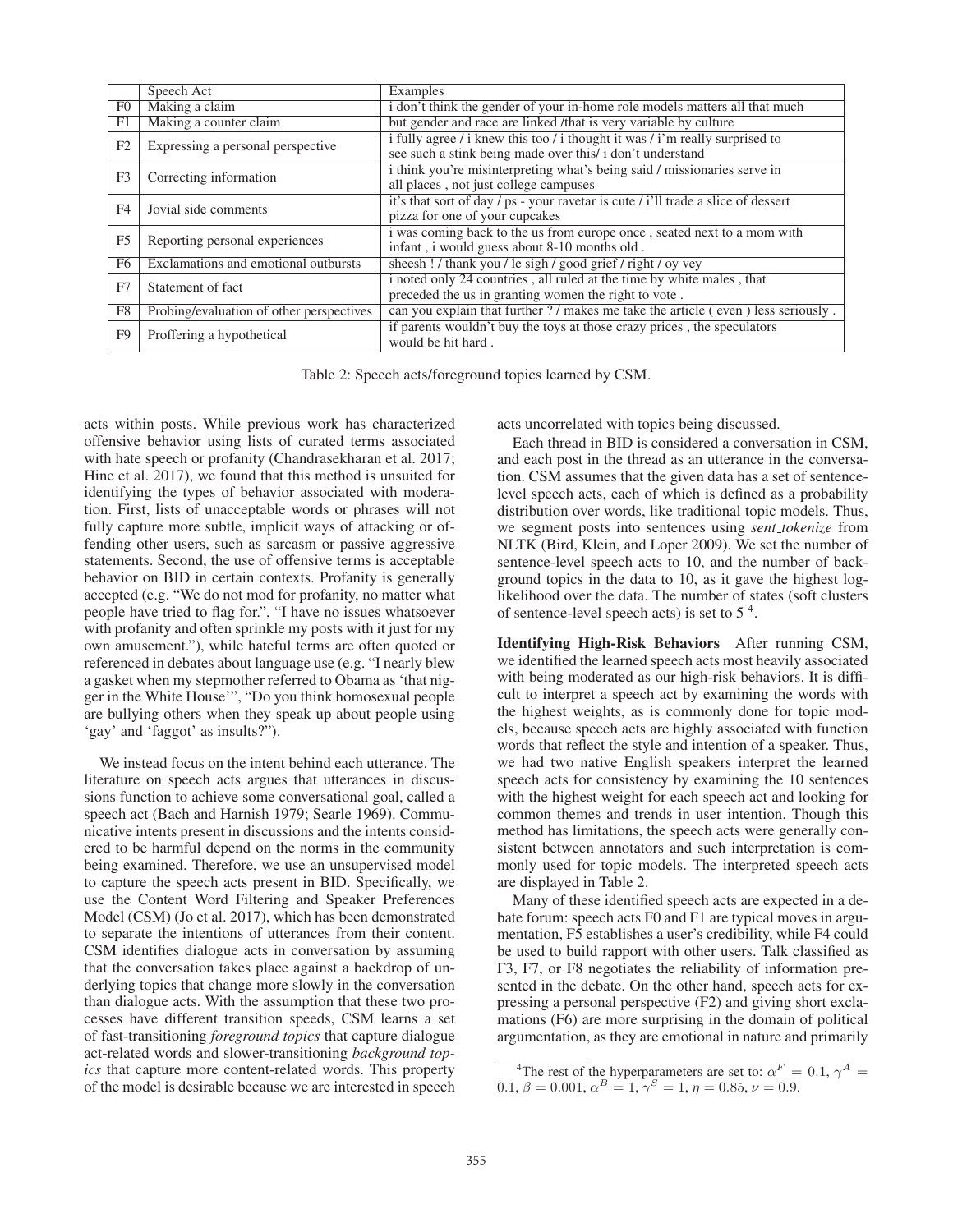

Figure 2: Comparison of the distributions of speech acts between moderated and unmoderated posts. The distribution of speech acts between moderated and unmoderated posts are different with statistical significance  $p < 0.001$  by Pearson's chi-square test.

express a user's personal state.

From Figure 2, we see that the three speech acts with the greatest difference between moderated posts and unmoderated posts are F2, F6, and F8. These three topics fit with violations of BID's moderation guidelines. F2, which contains many expressions of personal states and opinions, includes examples of harsh personal judgments that were moderated for being uncivil or attacking (e.g. "I do not for one second think you are trying to hide anything", "You would make a great politician"). F6, which is largely made up of exclamations and short comments, contains many snippy statements that could come off as being uncivil and dismissive to another user. "Le sigh", for example, sarcastically dismisses a previous comment as being beneath the author's attention. As a whole, F2 and F6, which reflect more emotional acts, may be more associated with moderation, as the rules of BID espouse argumentation around the topic and not the users participating in the debate. Probing and evaluating other perspectives (F8) is inherently threatening to other users, and statements where a user immediately dismisses or questions another user's claim without reasoning often violate BID's rule against debating the person and not the topic. Though these particular speech acts and their association with moderation may be specific to the norms of BID, CSM is unsupervised and easily applicable to other domains.

After identifying this set of high-risk speech acts, we combine their weights to create control variable *high risk*, which characterizes to what extent a given post has some form of high-risk behavior. Before we combine them, we normalize the weights on the three speech acts to have mean of 0 and a standard deviation of 1 across all posts to account for differences in scale between speech acts. This also allows us to measure the intensity of a speech act in terms of standard deviations from its mean. For a given post, we then take its maximum weight over the three topics as the value of the *high risk* variable. Taking the maximum of the three topic weights allows us to indicate if at least one of the three

| variable                                             | <b>OR</b>  | Std. Err |
|------------------------------------------------------|------------|----------|
| mod_prev                                             | $1.328***$ | 0.029    |
| minority                                             | $5.685***$ | 1.032    |
| high_risk                                            | $1.649***$ | 0.054    |
| high_risk $\times$ mod_prev                          | 1.000      | 0.006    |
| high $\overline{\text{risk}} \times \text{minority}$ | 0.915      | 0.056    |
| $mod\_prev \times minority$                          | $0.827***$ | 0.018    |

Table 3: Logistic regression results for whether moderators are biased against users holding minority viewpoints. \*\*\*p < 0.001, \*\*p < 0.01, \*p < 0.05.

high-risk speech acts has a high intensity in a post. Thus, the *high risk* gives us a measure of whether a post has an unusually large amount of the identified high-risk speech acts.

## Findings

Table 3 shows the findings from our regression on which factors contribute to the likelihood of a post being moderated.

Are users with minority viewpoints unfairly moderated? The *minority* variable had a significant positive effect on being moderated (OR = 5.685,  $p < 0.001$ ). Thus, users who consistently express minority viewpoints are more likely to be moderated than users who consistently express majority viewpoints. In comparison, a standard deviation increase in *mod prev*, the number of a user's posts in the last 30 days that have been moderated, has a smaller significant positive effect on the likelihood of a post getting moderated  $(OR =$ 1.328,  $p < 0.001$ ). This lends weaker evidence that moderators are also biased against certain individuals with a history of moderation. We see that the odds ratio on the *high risk* speech acts (OR = 1.649,  $p < 0.001$ ) also has a significant positive relationship with the likelihood of being moderated.

On the other hand, the interaction term  $high\_risk \times mi$ *nority* is not significant (OR = 0.915,  $p = 0.148$ ). This means that users with minority viewpoints are moderated more even at the same level of high-risk behaviors as their majority-view counterparts. Figure 3, which shows the predictive margins of majority-view vs. minority-view users at different values of *high risk* on the probability of a post getting moderated, demonstrates that this is the case.

Though it is not directly relevant to our questions about viewpoint affecting moderation, the interaction term  $mod\_prev \times minority$  (OR = 0.827,  $p < 0.001$ ) suggests that users in the minority are less likely to have a post moderated if they have been recently moderated. This interaction term, however, does not take into account the behaviors in the post being judged. Minority users who have been moderated in the past, for example, may actually avoid high-risk behaviors in order to avoid getting moderated again.

How strong is the effect of viewpoint on moderation? The regression model suggests that posts by users who express minority viewpoints are more likely to be moderated than posts by users who express majority viewpoints. However, the effect size in terms of Cohen's d is 0.1324, suggesting that the effect of a user's viewpoint on whether their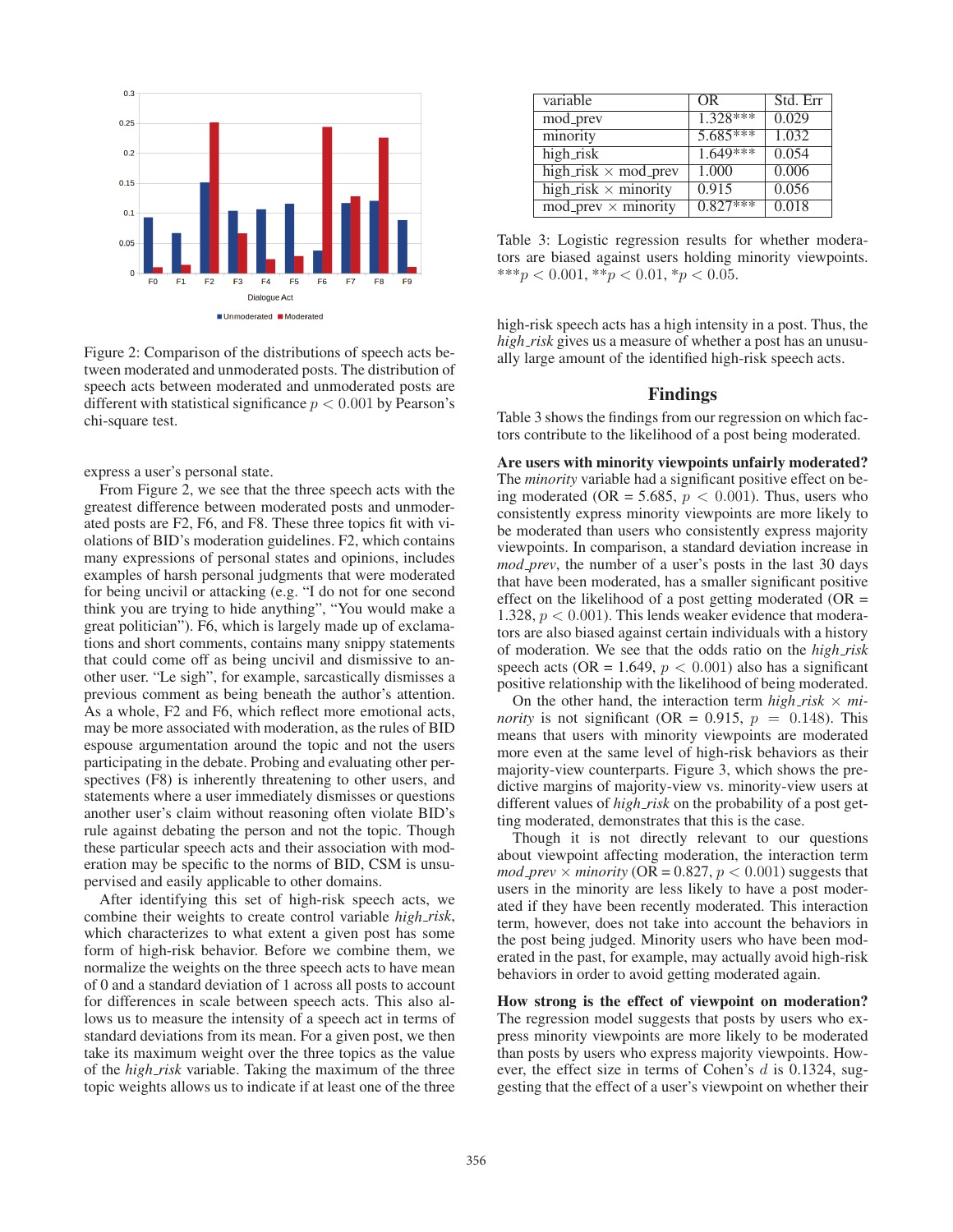

Figure 3: Comparison of predictive margins of minority vs. majority view users over different values of high-risk speech act use (standard deviations from mean) on the probability of a post getting moderated.

posts are moderated is small. Thus, while there is evidence that there is some form of moderation bias against users who express minority views, the impact of bias on these users compared to the level of moderation on BID is negligible.

### **Discussion**

From our regression analysis, we find evidence that the moderators of BID are more likely to moderate the posts of users with minority viewpoints, even after accounting for the types of behaviors that appear in the post. This suggests that moderators are somewhat biased against conservative users on BID, which supports our first hypothesis. On the other hand, we find that the effect size of the viewpoint bias is small, suggesting that the impact of the moderator bias is negligible, which supports the contrasting hypothesis that users themselves may be biased in over-blown accusations of unfair moderation. As we can see, bias is present on both sides. However, the tension between the moderation team and ordinary users suggests that the perception of bias itself is a problem in political discussion forums, even if the actual bias is minimal. In the remainder of this section, we discuss explanations for the actual bias we see in BID, the issues surrounding the perception of bias in political discussions, and future work to address the dual problems of actual and perceived bias on political discussion forums.

#### Sources of Actual Bias in BID

In the case of BID, moderators can be susceptible to bias against certain viewpoints for a number of reasons. One of the most notable systemic reasons for bias (Bazerman, Loewenstein, and Moore 2002) is ambiguity in how rules and guidelines can be interpreted. Users of BID explicitly raise this issue of rule ambiguity:

*It's been said so many times I've lost count but the answer is: decide on clear, unambiguous rules; state them clearly; moderate for breaking those rules. Instead we keep going for nonsense like "be excellent" "be civil" "civil discourse".*

This type of ambiguity can make moderation susceptible to the cognitive biases of individual moderators (Bazerman, Loewenstein, and Moore 2002) and mask subjectivity in determining who is acting in a "civil" way. When moderators are not aware of these biases and instead believe they are acting objectively, this can make moderation even more biased (Kaatz, Gutierrez, and Carnes 2014).

Specific cognitive biases that could influence moderators to moderate unfairly include the *ecological fallacy*, making assumptions about individuals based on judgments about a group (Kaatz, Gutierrez, and Carnes 2014). In the context of BID, moderators likely recognize users who express conservative viewpoints and make judgments based on that group membership instead of individual behavior. *In-group/outgroup bias* (Kaatz, Gutierrez, and Carnes 2014) may also be a factor in moderator bias. Moderators may more easily make negative judgments about users expressing positions that differ from their own group's. Unfortunately, we cannot easily compare the ideological positions of the moderators in BID with the users they judge. Moderators do not give their names with mod edits and the current Ravelry API does not include logs of post edits, so pinpointing the specific moderator who handed down judgment is impossible. Additionally, it is difficult to determine the viewpoints of the moderation team on BID with our current approach for assigning ideology. Though moderators can in theory participate in debate threads they are not moderating, moderators in practice almost never post outside of their moderating duties. This is likely due to the high workload of the moderator role and a previous prohibition against all moderator participation in debate, which some moderators still follow.

Even without biased behavior from the moderation team, users with minority viewpoints in BID could still be more likely to be moderated if more of their posts are flagged. The moderation process in BID begins with users anonymously flagging posts as potentially violating the rules of discussion, which moderators then judge. Posts from majorityview users may be less likely to be flagged as there are, by definition, fewer users who have the incentive to flag offensive posts from majority-view users. In this case, even if moderators make fair judgments given what they see, due to imbalance in flagging they may miss posts that should be moderated from majority-view users.

### Sources of Perceived Bias

Ambiguity in the moderator guidelines may also play a role in why users perceive bias against them when they are moderated. Vague rules, such as "Behave civilly" in BID, allow users to make judgments about their behavior in their own self-interest (Bazerman, Loewenstein, and Moore 2002). As it is in their interest not to get moderated, a user may be prone to *blind-spot bias* (Kaatz, Gutierrez, and Carnes 2014) and perceive themselves as being more civil than they actually are. If these users are then moderated, they may be inclined to believe that moderators made an unfair judgment by moderating them for their "civil" behavior. While we saw that most users viewed the main issue of censorship in BID to be false negative judgments, some users do argue that they have been moderated without cause: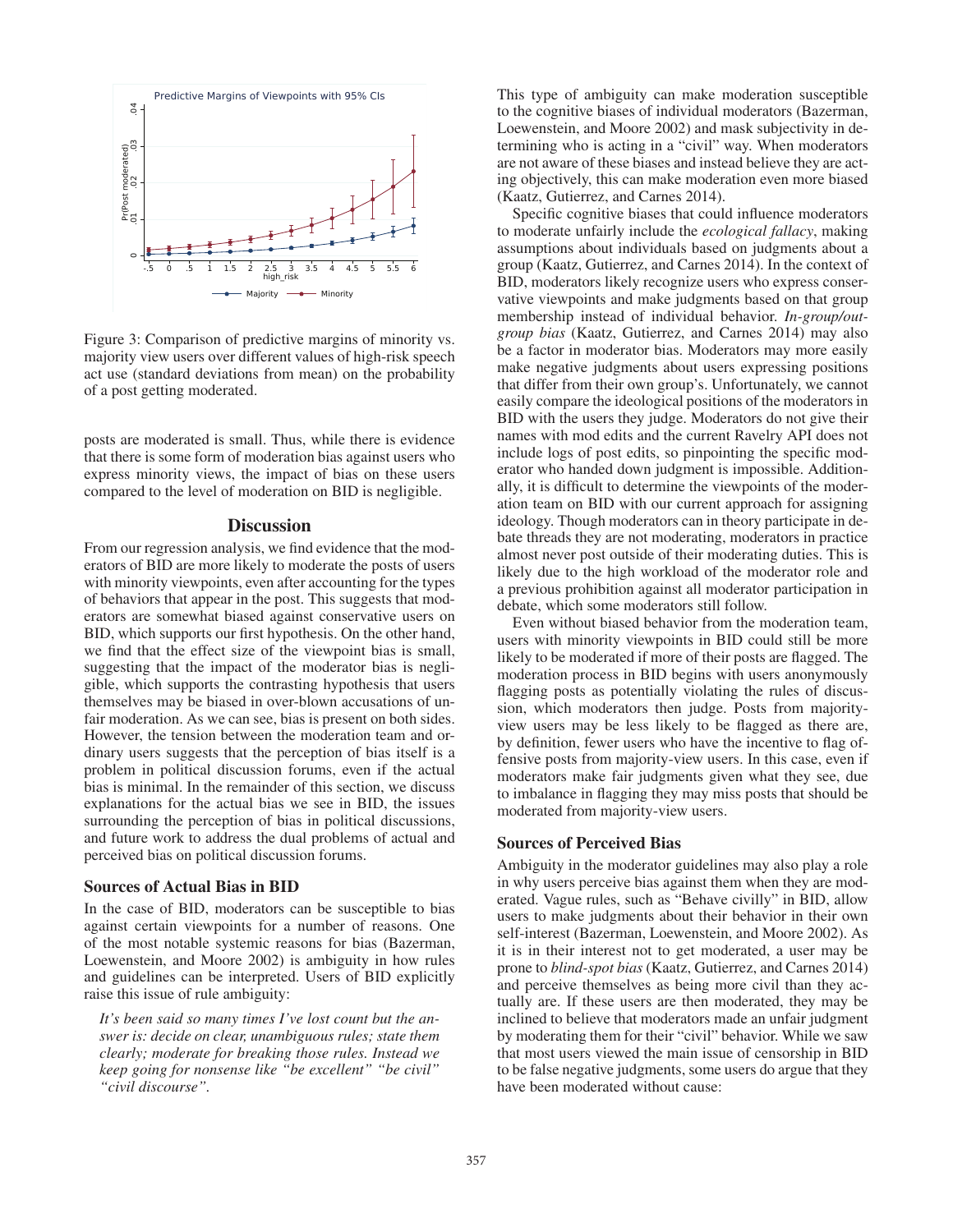

Figure 4: Comparison of viewpoint distributions over users vs. posts. The proportion of majority vs. minority are different between users and posts with statistical significance  $p < 0.001$  by Pearson's chi-square test. Note that the distribution of viewpoints over posts is more balanced than the distribution of viewpoints over users.

### *Excuse me Pop but who did I personally attack ... Could you please clarify why my post was modded?*

#### *Again, can you explain how this post is off topic/about myself?*

Another possible explanation for the perception of biased moderation from minority-view users in general is that minority users may experience a *halo effect* where their perception of the moderators are shaped by their experiences with other users within the group. Kelly et al. (2005) found that in political Usenet groups, minority-view posts are overrepresented compared to the population of minority-view authors, meaning minority-view users generate more posts per person than majority-view users. We see this same pattern in BID (Figure 4). This pattern suggests that individual minority users must spend more effort on defending their views, as there are fewer people on their side who can help support their arguments. As a result, these minority-view users may feel like they are outnumbered and targeted by majorityview users, who can afford to spend less effort individually. These feelings of unfairness could be transferred to the moderation team, as the moderators are responsible for regulating conversations and maintaining order within the group.

#### Interventions and Future Work

One way of addressing the image of moderators as biased dictators is to shift both the power and burden of moderation in the group. Studying the political branch of the technology news aggregator Slashdot, Lampe et al. (2014) argue for the success of a distributed moderation system in which users with highly rated comments can become moderators, who in turn are allowed to rate others' comments higher or lower. Along with a "meta-moderation" system that broadly crowdsources the review of moderator actions, they argue that this model can filter out unproductive behaviors as well as develop and pass on community norms. Such a meta-

moderation system could not only counter moderator bias, but improve feelings of ownership in the moderation system for users who are not moderators. A danger of these metamoderation systems that rely on the user base, however, is that minority-view users have fewer protections against the majority. An independent panel of judges may be helpful in protecting minority-view users from the tyranny of the majority, yet these judges should be made aware of their own biases to avoid introducing blind-spot biases (Kaatz, Gutierrez, and Carnes 2014).

Moderators accused of censorship are often criticized for providing little evidence for why a particular post is moderated while others are not. One possible intervention in these cases is an automated system that does not directly classify posts as needing moderation, but instead provides better grounding for the discussions between moderators and those being moderated (Gweon et al. 2005). An example of such a grounding is an automated metric of inflammatory language that also provides comparisons to similar past posts that have been moderated. Making this visible to both the moderators and users could lend greater transparency and objectivity to how moderators operate, though this method would have to be safeguarded against the possibility of reproducing the bias of previous moderation.

Finally, it may be possible to address some of the sources of perceived and actual bias by working towards reducing ambiguity in how rules of proper debate are written. Most moderated discussion forums, like BID, frame their rules primarily in terms of what NOT to do (e.g. No personal attacks, don't derail the thread, etc.) Even the positively worded statement "Behave civilly" in BID is framed in terms of what not to do, as it is unclear what it means to behave in a civil manner. It instead implicitly tells users not to be uncivil. These negatively framed rules, however, are unlikely to capture the full range of offensive or inappropriate behavior, as users will try to find ways to circumvent the rules. One possible way of reducing the number of users skirting around ambiguous, negatively-framed rules is reframing rules in terms of positive discussion behaviors that users should include before they post. Encouraging political moderators to enforce rules in terms of what users should do may reduce both inappropriate behaviors and rule ambiguity by clearly defining what is expected of users.

#### **Conclusion**

Moderation in political discussion forums can be controversial, especially when claims of illegitimate censorship of specific views and individuals arise. In this paper, we examined whether perceived unfairness against minority-view conservative users aligns with actual moderation patterns in Ravelry's Big Issues Debate forum. We found that users holding minority views are more likely to be moderated, even after accounting for levels of potentially offensive behaviors across groups. We found, however, that the effect of this bias is much smaller than how the issue is represented. Nevertheless, the perception that there is bias against certain subgroups remains an issue in political forums, as it may lead to tension and conflict over how moderation should be handled. We argue that ambiguity in how guidelines are laid